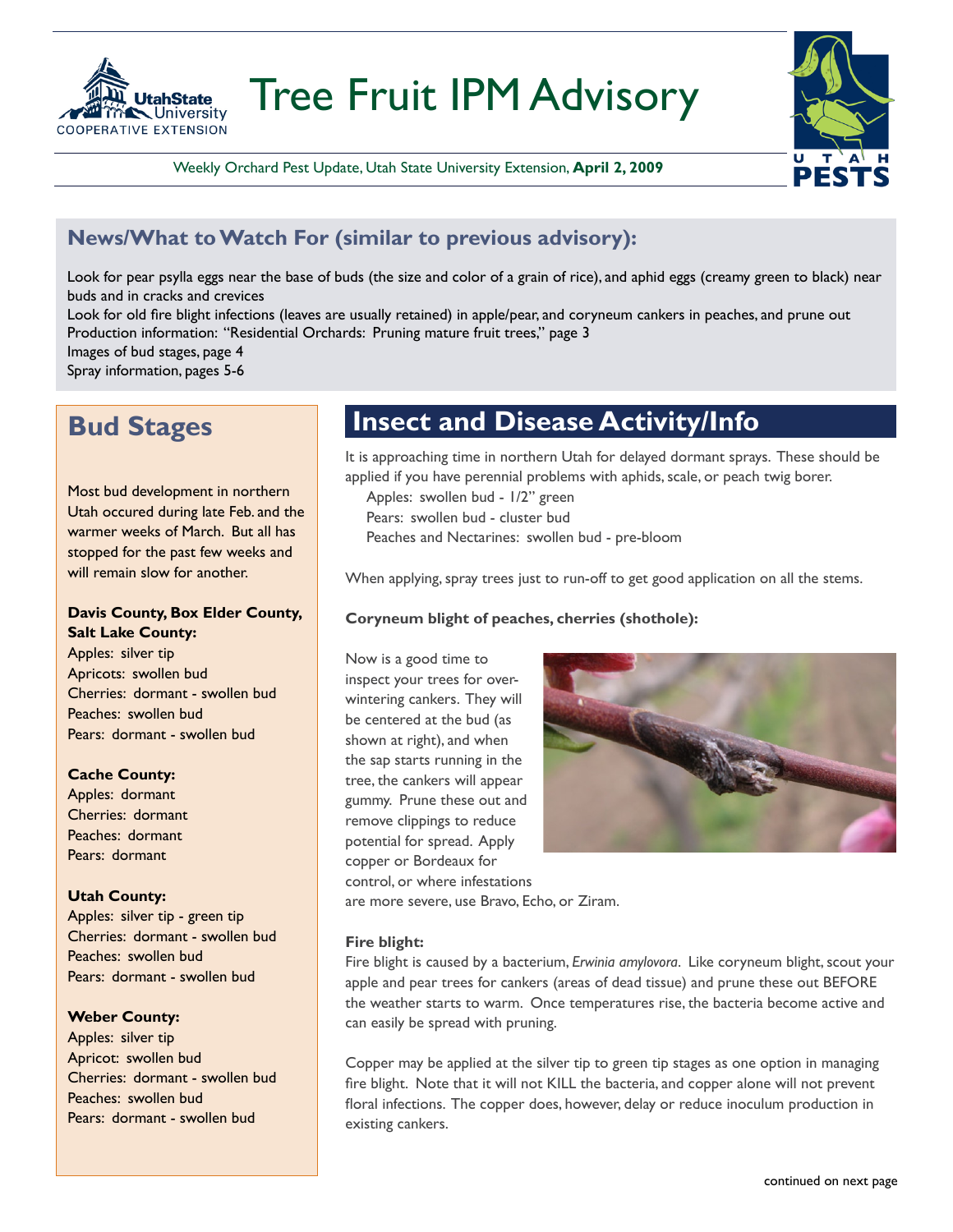#### **Insect and Disease Information, continued from previous page**

#### **Peach Twig borer:**

As peach buds begin to swell, overwintering peach twig borer larvae emerge from their hibernacula and crawl to feed on buds and leaves, and eventually bore into succulent tip growth. During this time of exposure is a good opportunity for control.

Bt (*Bacillus thuringiensis*) or spinosad (Success, Entrust) can be used pre- and post-bloom, and should be applied twice, 7 days apart.

## **Upcoming Monitoring/Insect Activity Degree Day Accumulations and Insect Development**

| Pear psylla              | Adults active 31-99 DD; egg-laying at 40-126 DD (base 41)             |
|--------------------------|-----------------------------------------------------------------------|
| Rosy apple aphid         | First egg hatch around 90 DD (base 50)                                |
| Codling moth             | Hang traps at 100 degree days (base 50)<br>First flight at 190-260 DD |
| European red mite (rare) | First egg hatch around 135 DD (base 50)                               |
| Campylomma bug           | Egg hatch begins at first pink (apples)                               |
| White apple leafhopper   | Egg hatch begins at first pink (apples)                               |

### **Degree Day Accumulations**

March 1 - Wednesday, April 1

| <b>County</b>    | <b>Location</b>         | <b>Codling Moth, Peach Twig</b><br>Borer (Base 50) | <b>Western Cherry Fruit</b><br>Fly (Base 41) |
|------------------|-------------------------|----------------------------------------------------|----------------------------------------------|
| <b>Box Elder</b> | Perry                   | 58                                                 | 182                                          |
| Cache            | North Logan             | 24                                                 | 86                                           |
|                  | Providence              | 30                                                 | 76                                           |
|                  | Smithfield              | 24                                                 | 85                                           |
| Carbon           | Price                   | 58                                                 | 152                                          |
| <b>Davis</b>     | Kaysville               | 60                                                 | 201                                          |
| <b>Salt Lake</b> | <b>SLC</b>              | 69                                                 | 275                                          |
|                  | <b>West Valley City</b> | 63                                                 | 195                                          |
| <b>Tooele</b>    | Erda                    | 43                                                 | 228                                          |
|                  | Grantsville             | 47                                                 | 224                                          |
|                  | <b>Tooele</b>           | 51                                                 | 230                                          |
| <b>Utah</b>      | Alpine                  | 66                                                 | 220                                          |
|                  | Genola                  | 80                                                 | 260                                          |
|                  | Lincoln Point           | 67                                                 | 222                                          |
|                  | Orem                    | 68                                                 | 230                                          |
|                  | Payson                  | 75                                                 | 239                                          |
|                  | Provo                   | 73                                                 | 236                                          |
|                  | Santaquin               | 71                                                 | 225                                          |
| Weber            | Pleasant View           | 55                                                 | 175                                          |

"Base 41" and "base 50" refer to the lower temperature threshold at which certain insects develop. For example, no codling moth development occurs below 50 degrees.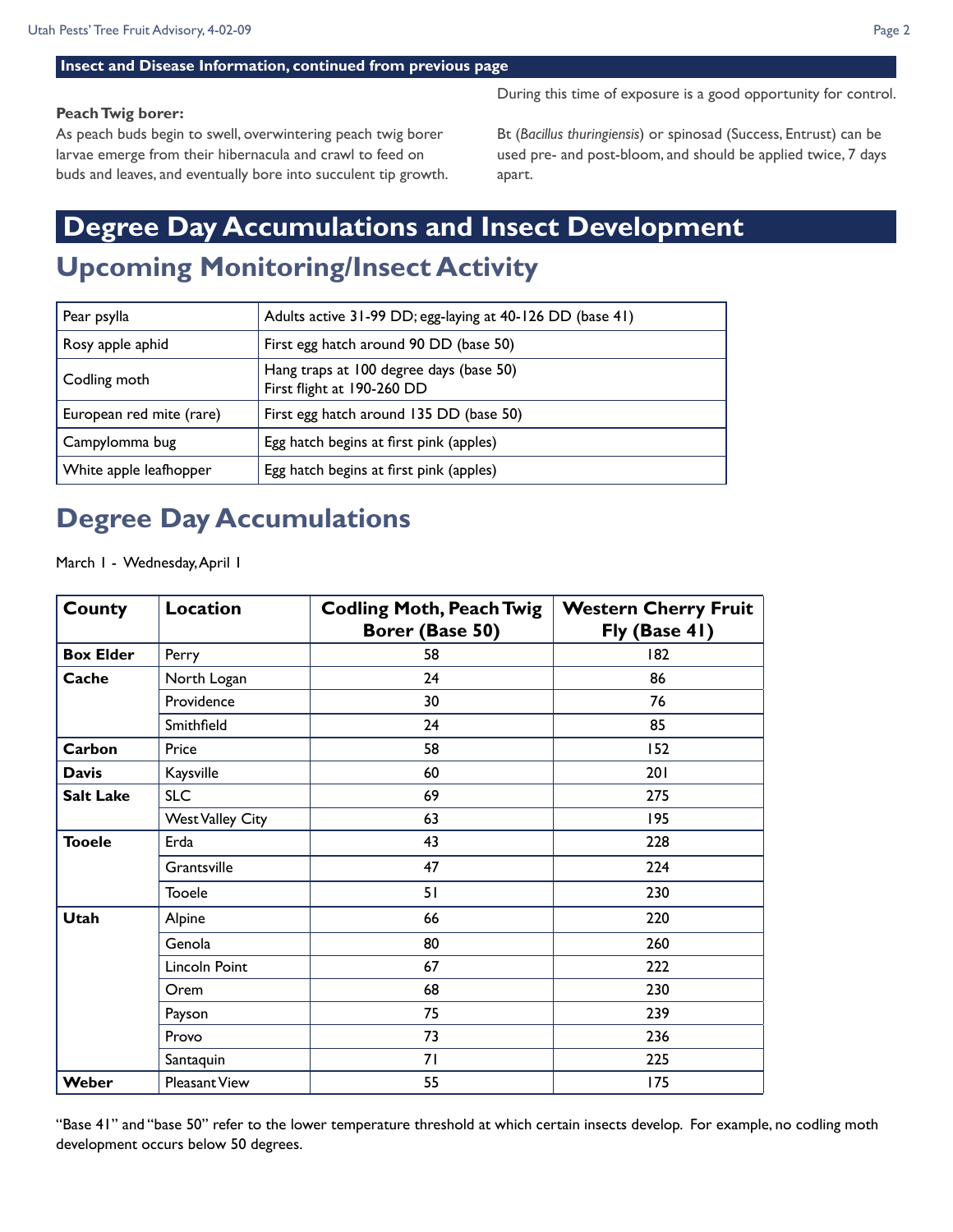### **Production Information**

## **Residential Orchards: Pruning Mature Fruit Trees**

Annual pruning of fruit trees helps to maintain vigor, tree health, and fruit size. Stone fruit trees should be pruned just before bud break up to bloom. If they are pruned too early, they are more susceptible to sunscald or winter injury. Apple trees, which are hardier, can be pruned in winter.

When pruning any tree, never remove more than 1/3 of the canopy. In general, remove:

- rubbing branches
- branches that are growing into the center of the tree, straight up, or straight down
- spindly branches
- broken or dead branches
- limbs with cankers
- suckers and sprouts: Retain a small number of wellplaced suckers within the tree to keep new growth closer to the center of the tree and to replace old scaffold limbs as they are removed.

Also, head back over-long branches that have no sidebranching to encourage lateral growth. Branches that are growing upward should be cut back to lateral twigs to maintain a manageable tree height.

When pruning large limbs, be sure to make a proper cut. Do not cut flush to the tree, but rather, angle the cut just outside the branch collar (the swollen area at which the limb meets the tree). Cutting into the root collar inhibits callus formation and wound healing.

Smaller limbs should be cut back to another lateral branch, twig, or bud rather than cut off at a random point. "Stubs" will not heal, and when the wood dies, are susceptible to decay fungi that may become opportunistic and enter healthy wood.

### **Stone fruits:**

For peaches/nectarines, the majority of fruiting occurs laterally on long branches, with some on short branches. For cherries, apricot, and plum, most fruiting occurs laterally on short branches or spurs, with some on long branches.

Most cherries and plums are trained to the central leader system, while peaches/nectarines can be trained to the central leader or "open center" position.

Keep in mind, however, that in the open center system, the leader is removed, and scaffold branches form the bulk of the tree. For backyard trees, the danger is that branches that are



too heavy with fruit are prone to breakage. In addition, more of the tree is exposed to sunlight and possible sun scald.

### **Pome fruits:**

The majority of fruiting occurs on on terminals of short branches or spurs. These trees can be trained to:

- central leader
- modified central leader
- open center
- espalier
- fruit bush

For more information on pruning the orchard, see the USU [Fact Sheet.](http://extension.usu.edu/files/publications/publication/HG_363.pdf)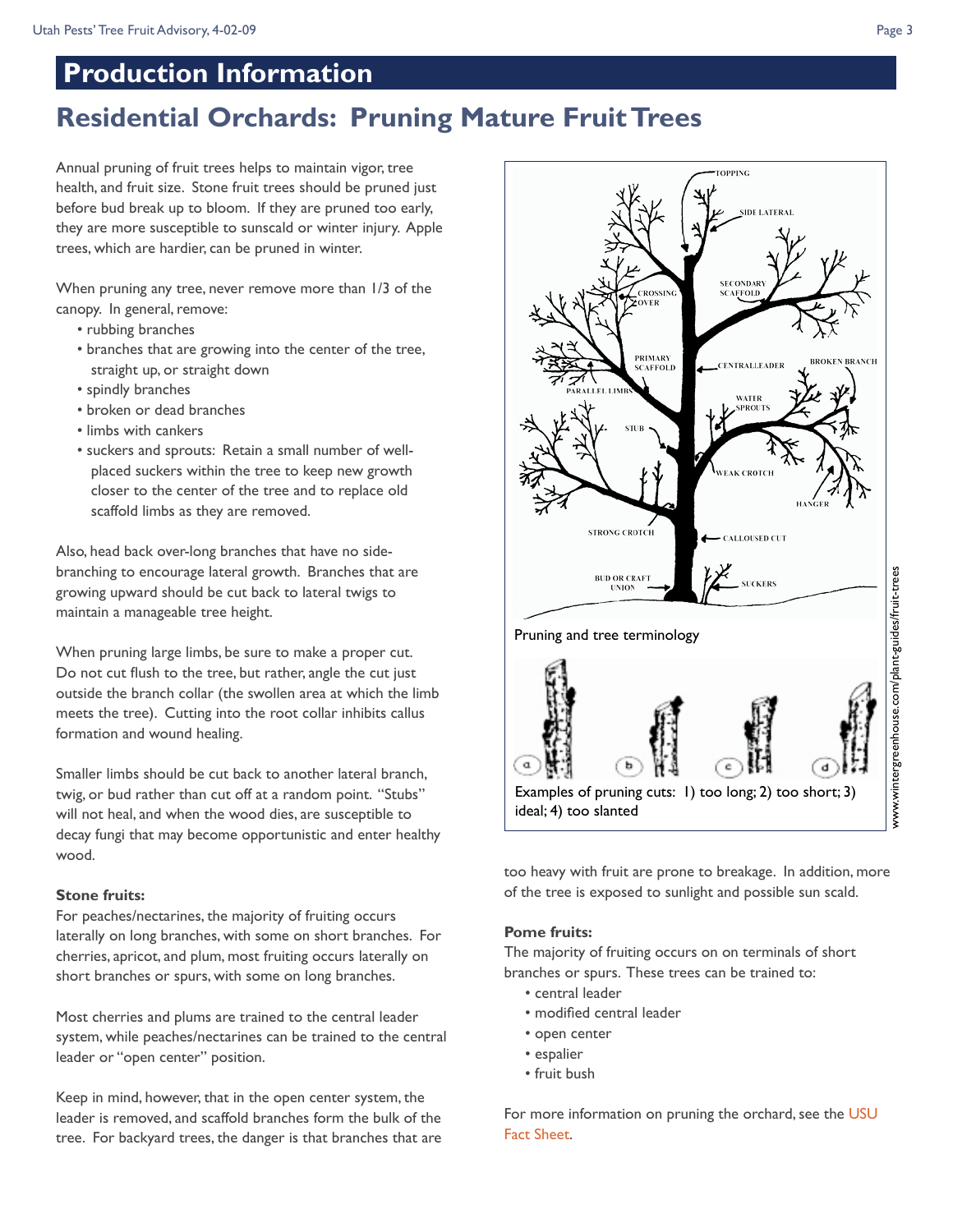## **Bud Phenological Stages**

### **Apple**















**Pear**





**Apricot**

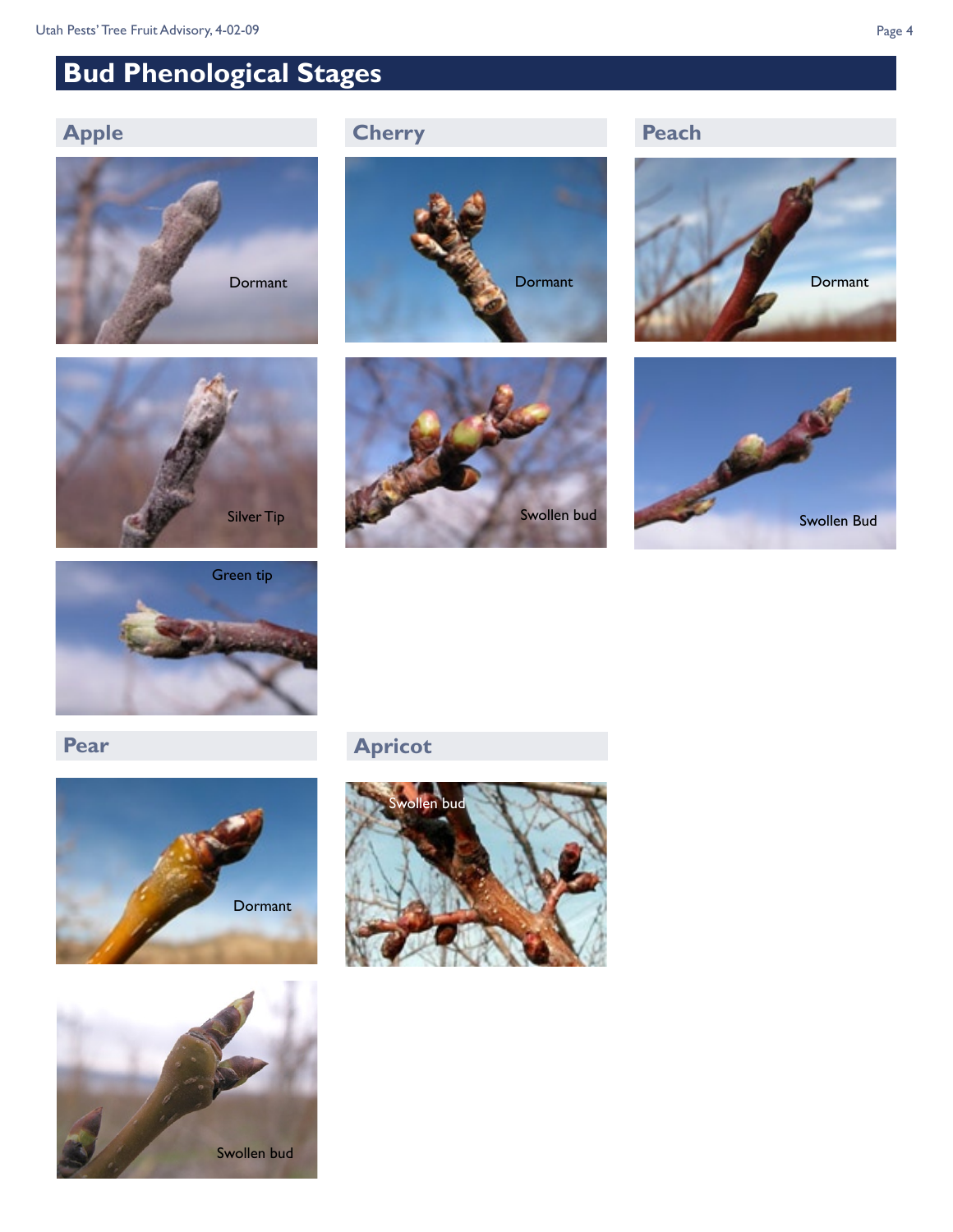# **Spray Materials - Commercial Applicators**

### *For dormant and delayed dormant timing*

| <b>Target</b><br><b>Pest</b>       | <b>Host</b>                 | <b>Chemical</b>                                                                                   | <b>Example Brands</b>                          | <b>Amount</b><br>per acre                                             | <b>REI</b>                                                                | <b>Comments</b>                                                                                                                                               |
|------------------------------------|-----------------------------|---------------------------------------------------------------------------------------------------|------------------------------------------------|-----------------------------------------------------------------------|---------------------------------------------------------------------------|---------------------------------------------------------------------------------------------------------------------------------------------------------------|
| San Jose<br>scale                  | pome<br>and stone<br>fruits | hort. oil alone or with:<br>lime sulfur<br>pyriproxyfen<br>methidathion                           | Esteem<br>Supracide                            | 6-12 gallons                                                          | varies<br>12 <sub>h</sub><br>$2-14d$                                      | good coverage essential                                                                                                                                       |
| Aphids                             | apple,<br>cherry,<br>peach  | hort, oil alone or with:<br>chlorpyrifos                                                          | Lorsban                                        | 6 gal<br>4 pints                                                      | varies<br>4 d                                                             | good coverage essential                                                                                                                                       |
| Pear psylla                        | pear                        | hort. oil with:<br>esfenvalerate<br>lime sulfur<br>kaolin clay<br>permethrin<br>lamda-cyhalothrin | Asana<br>Surround<br>Ambush, Pounce<br>Warrior | 4-6 gallons<br>3 qts<br>I pint<br>II gal<br>see label<br>$2.5 - 5$ oz | varies<br>12 <sub>h</sub><br>4 <sub>hr</sub><br>12 <sub>hr</sub><br>I day | good coverage essential<br>Surround (organic) must be<br>applied up to 3 times before<br>first bloom.                                                         |
| Pearleaf<br>blister mite           | pear                        | hort. oil with:<br>carbaryl                                                                       | <b>Sevin</b>                                   | 4 gal<br>4 pints                                                      | 4 <sub>h</sub><br>12h                                                     |                                                                                                                                                               |
| Coryneum<br>blight (shot-<br>hole) | stone<br>fruits             | copper sulfate<br>fixed copper<br>chlorothalonil<br>ziram                                         | COCS, Kocide, etc.<br>Bravo, Echo<br>Ziram     | varies<br>varies<br>3-4 pints<br>$6-8$ lbs                            | $\mathsf{I}$<br>$\mathsf{I}$<br>12h<br>48 h                               | copper can be injurious to<br>plant tissues; fixed copper less<br>so. Do not use after green tip<br>stages. Be sure tank is always<br>agitated during sprays. |
| Fire blight                        | apple,<br>pear              | fixed copper                                                                                      | many                                           | varies                                                                | $\mathsf{I}$ d                                                            | do not apply copper after<br>green tip stage because fruit<br>russetting may result                                                                           |